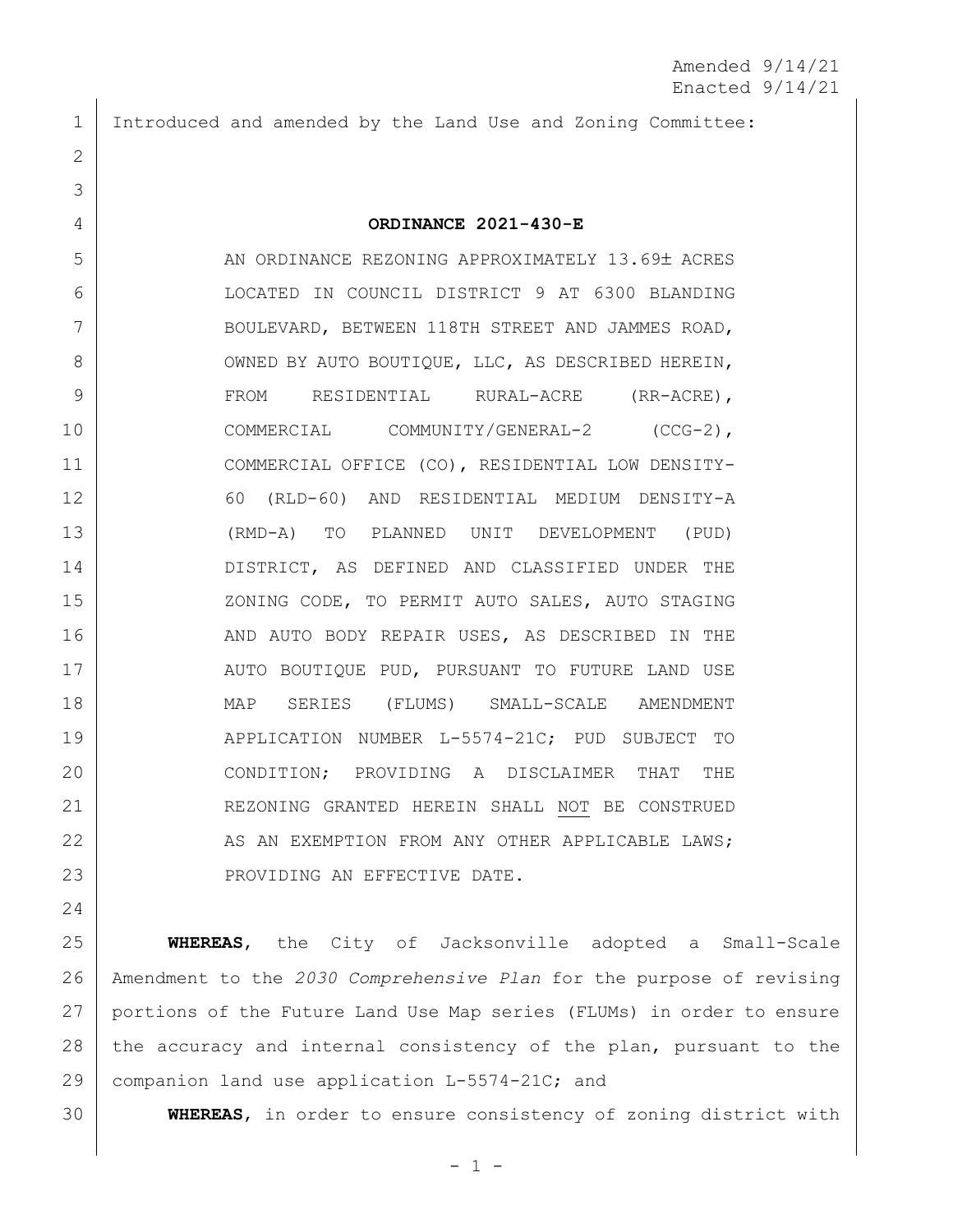Amended 9/14/21 Enacted 9/14/21

 the *2030 Comprehensive Plan* and the adopted companion Small-Scale Amendment L-5574-21C, an application to rezone and reclassify from Residential Rural-Acre (RR-Acre), Commercial Community/General-2 (CCG-2), Commercial Office (CO), Residential Low Density-60 (RLD-60) and Residential Medium Density-A (RMD-A) to Planned Unit Development (PUD) District was filed by Patrick W. Krechowski, on behalf of the 7 owner of approximately 13.69± acres of certain real property in Council District 9, as more particularly described in Section 1; and

 **WHEREAS**, the Planning and Development Department, in order to ensure consistency of this zoning district with the *2030 Comprehensive Plan*, has considered the rezoning and has rendered an advisory 12 opinion; and

 **WHEREAS**, the Planning Commission has considered the application 14 and has rendered an advisory opinion; and

 **WHEREAS**, the Land Use and Zoning (LUZ) Committee, after due notice, held a public hearing and made its recommendation to the 17 Council; and

 **WHEREAS**, the City Council, after due notice, held a public 19 | hearing, and taking into consideration the above recommendations as well as all oral and written comments received during the public hearings, the Council finds that such rezoning is consistent with the *2030 Comprehensive Plan* adopted under the comprehensive planning 23 ordinance for future development of the City of Jacksonville; and

 **WHEREAS**, the Council finds that the proposed PUD does not affect adversely the orderly development of the City as embodied in the *Zoning Code*; will not affect adversely the health and safety of residents in the area; will not be detrimental to the natural 28 environment or to the use or development of the adjacent properties in the general neighborhood; and the proposed PUD will accomplish the objectives and meet the standards of Section 656.340 (Planned Unit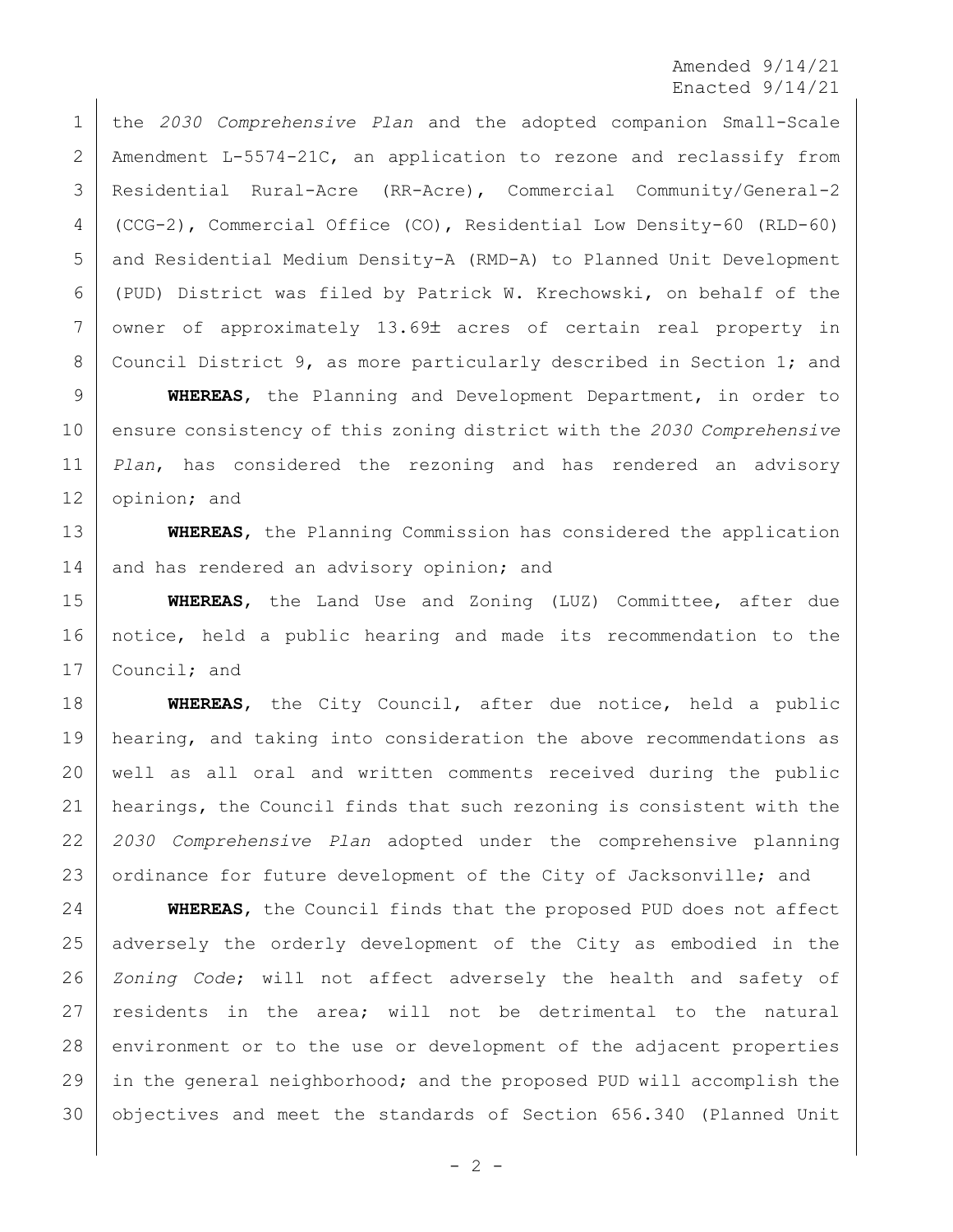Amended 9/14/21 Enacted 9/14/21

 Development) of the *Zoning Code* of the City of Jacksonville; now, 2 therefore

 **BE IT ORDAINED** by the Council of the City of Jacksonville: **Section 1. Subject Property Location and Description.** The 5 approximately 13.69± acres are located in Council District 9, at 6300 Blanding Boulevard, between 118th street and Jammes Road, as more particularly described in **Exhibit 1**, dated June 22, 2021, and graphically depicted in **Exhibit 2**, both of which are **attached hereto** 9 and incorporated herein by this reference (Subject Property).

 **Section 2. Owner and Applicant Description.** The Subject Property is owned by Auto Boutique, LLC. The applicant is Patrick W. Krechowski, 1 Independent Drive, Suite 1800, Jacksonville, Florida 32202; (904) 348-6877.

 **Section 3. Property Rezoned.** The Subject Property, pursuant to adopted companion Small-Scale Amendment L-5574-21C, is hereby rezoned and reclassified from Residential Rural-Acre (RR- Acre), Commercial Community/General-2 (CCG-2), Commercial Office (CO), Residential Low Density-60 (RLD-60) and Residential Medium Density-A (RMD-A) to Planned Unit Development (PUD) District. This new PUD district shall generally permit auto sales, auto staging and 21 auto body repair uses, and is described, shown and subject to the following documents, **attached hereto**:

**Exhibit 1** – Legal Description dated June 22, 2021.

**Exhibit 2** – Subject Property Map (prepared by P&DD).

**Exhibit 3** – Written Description dated June 22, 2021.

**Exhibit 4** – Site Plan dated May 24, 2021.

 **Section 4. Rezoning Approved Subject to Condition.** This rezoning is approved subject to the following condition. Such condition controls over the Written Description and the Site Plan and may only be amended through a rezoning.

- 3 -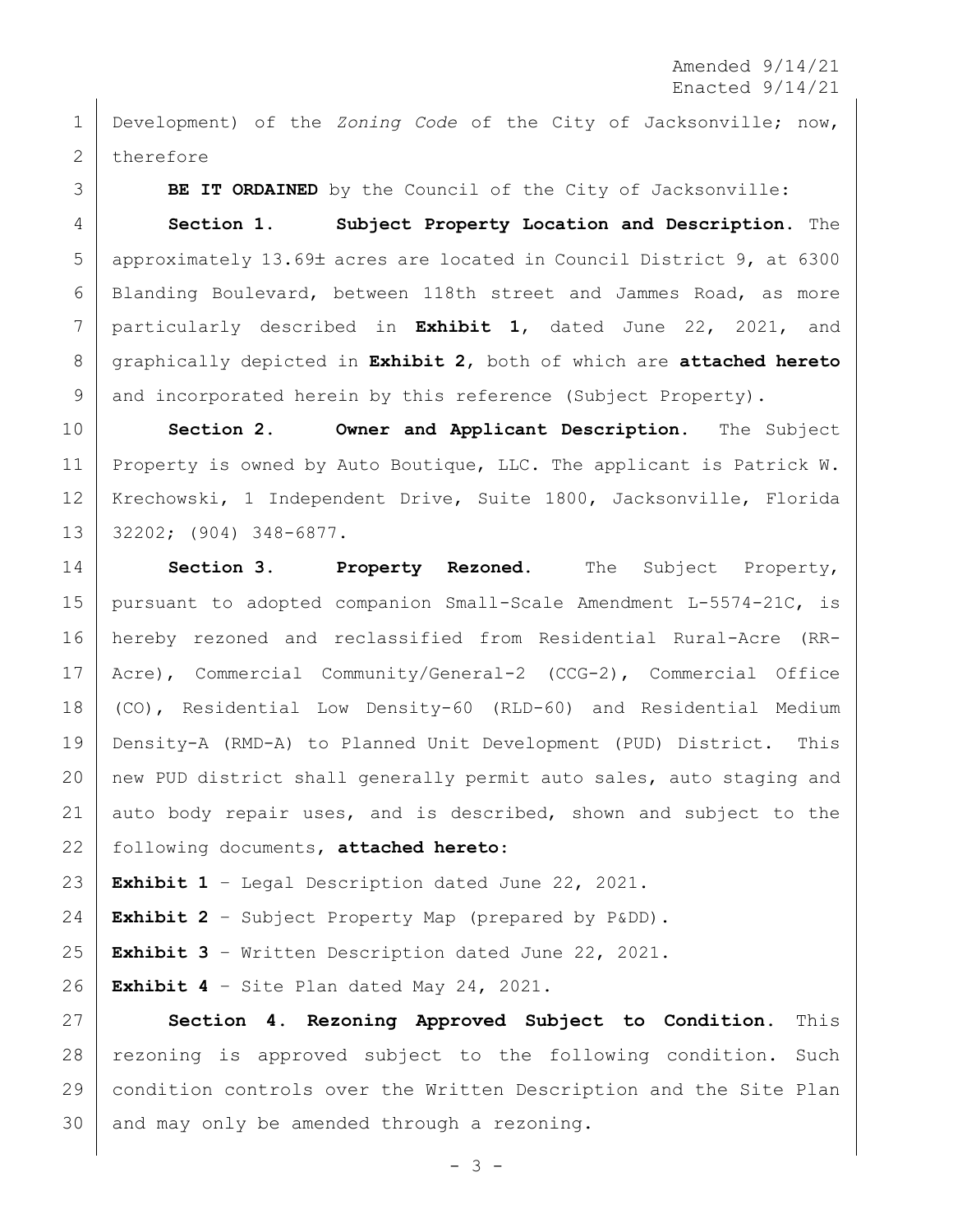Amended 9/14/21 Enacted 9/14/21

1 (1) Permitted uses in the PUD only apply to those areas in 2 the Community/General Commercial (CGC) land use category and not 3 those areas in the Medium Density Residential (MDR) land use 4 category.

 **Section 5. Contingency.** This rezoning shall not become effective until 31 days after adoption of the companion Small-Scale 7 | Amendment unless challenged by the state land planning agency; and further provided that if the companion Small-Scale Amendment is challenged by the state land planning agency, this rezoning shall not become effective until the state land planning agency or the Administration Commission issues a final order determining the 12 | companion Small-Scale Amendment is in compliance with Chapter 163, *Florida Statutes.*

14 **Section 6. Disclaimer.** The rezoning granted herein 15 shall not be construed as an exemption from any other applicable 16 | local, state, or federal laws, regulations, requirements, permits or 17 approvals. All other applicable local, state or federal permits or 18 approvals shall be obtained before commencement of the development 19 or use and issuance of this rezoning is based upon acknowledgement, 20 representation and confirmation made by the applicant(s), owner(s), 21 developer(s) and/or any authorized agent(s) or designee(s) that the 22 subject business, development and/or use will be operated in strict 23 compliance with all laws. Issuance of this rezoning does not approve, 24 promote or condone any practice or act that is prohibited or 25 restricted by any federal, state or local laws.

 **Section 7. Effective Date.** The enactment of this Ordinance shall be deemed to constitute a quasi-judicial action of the City Council and shall become effective upon signature by the Council 29 President and the Council Secretary.

30